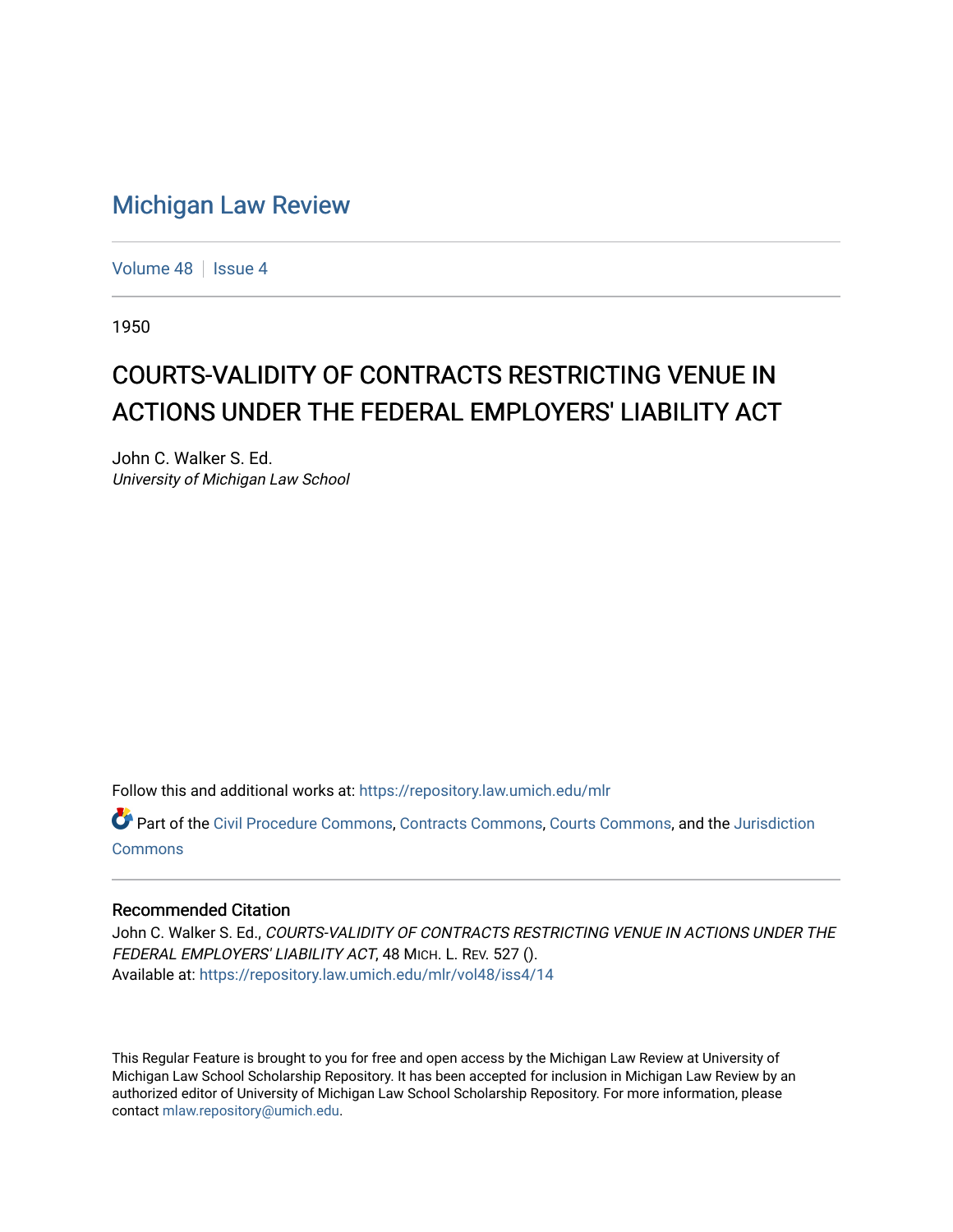COURTS-VALIDITY OF CONTRACTS RESTRICTING VENUE IN ACTIONS UNDER THE FEDERAL EMPLOYERS' LIABILITY ACT-Petitioner suffered injuries in the course of his duties as an employee of respondent railroad. Subsequently, respondent advanced money to petitioner and the latter agreed in writing that if his claim could not be settled he would sue only in the county or district where he resided at the time of the injury, or in the county or district where the injury was sustained. This agreement restricted petitioner's choice of venue to either a state or federal court sitting in Michigan. Ignoring the contract, petitioner sued in an Illinois court. Respondent then brought suit in the Michigan courts to enjoin the Illinois proceeding and the injunction was granted.<sup>1</sup> On certiorari, *held*, reversed. The contract restricting venue was void since it conflicted with the provisions of sections 5 and 6 of the Federal Employers' Liability Act.2 *Boyd v. Grand Trunk Western Railroad Company,* (U.S. 1949) 70 S.Ct. 26.

It is a general rule of contract law that agreements restricting choice of venue or depriving particular courts of jurisdiction are void as against public policy.<sup>3</sup> An exception to the general rule is where the agreement is made after the cause of action has accrued.<sup>4</sup> The reason behind the exception is that once the cause of action has accrued, it is immaterial whether a plaintiff selects his venue by contract or simply by bringing suit. It being therefore generally recognized that agreements similar to that in the principal case are valid so far as contract law is concerned,<sup>5</sup> the real issue is whether they contravene either the policy or the express provisions of the FELA. In the past, both state and federal courts have split almost evenly on this question, $6$  and the principal case is significant because it decides the controversy with finality. The express ground of the decision is that such contracts conffict with the provisions of sections 5 and 6 of the Act.

1 321 Mich. 693, 33 N.W. (2d) 120 (1948).

<sup>2</sup>35 Stat. 65 (1908), as amended, 45 U.S.C. (1946) §51 et seq.

<sup>3</sup>6 WILLISTON, CoNTRAars, rev. ed., §1725 (1938), and cases there cited; CoNTRACTS RESTATEMENT, §558 (1932); 59 A.L.R. 1445 (1929); 107 A.L.R. 1060 (1937).

4 Note 3, supra.

<sup>5</sup>That such agreements are valid under contract law is usually assumed without discus• sion, but see the concurring opinion of Judge Learned Hand in Krenger v. Pennsylvania R. Co., 174 F. (2d) 556 at 560 (1949) in which he argues that they are invalid contracts, but not because of §5 of the Liability Act. Justices Frankfurter and Jackson concurred in the principal case on the same grounds.

<sup>6</sup>The conllicting decisions are cited in footnote 3 of the principal opinion. Holding these contracts valid are Roland v. Atchison, T. & S.F. R. Co., (D.C. ID. 1946) 65 F. Supp. 630; Herrington v. Thompson, (D.C. Mo. 1945) 61 F. Supp. 903; Clark v. Lowden, (D.C. Minn. 1942) 48 F. Supp. 261; Detwiler v. Chicago, R. I. & P. R. Co., (D.C. Minn. 1936) 15 F. Supp. 541; and Detwiler v. Lowden, 198 Minn. 185, 269 N.W. 367 (1936). Cases holding these contracts invalid are Krenger v. Pennsylvania R. Co., (2d Cir., 1949) 174 F. (2d) 556; Akerly v. New York C.R. Co., (6th Cir., 1948) 168 F. (2d) 812; Fleming v. Husted, (D.C. Iowa 1946) 68 F. Supp. 900; Sherman v. Pere Marquette R. Co., (D.C. ID. 1945) 62 F. Supp. 590; Petersen v. Ogden U. R. & D. Co., 110 Utah 573, 175 P. (2d) 744 (1946).